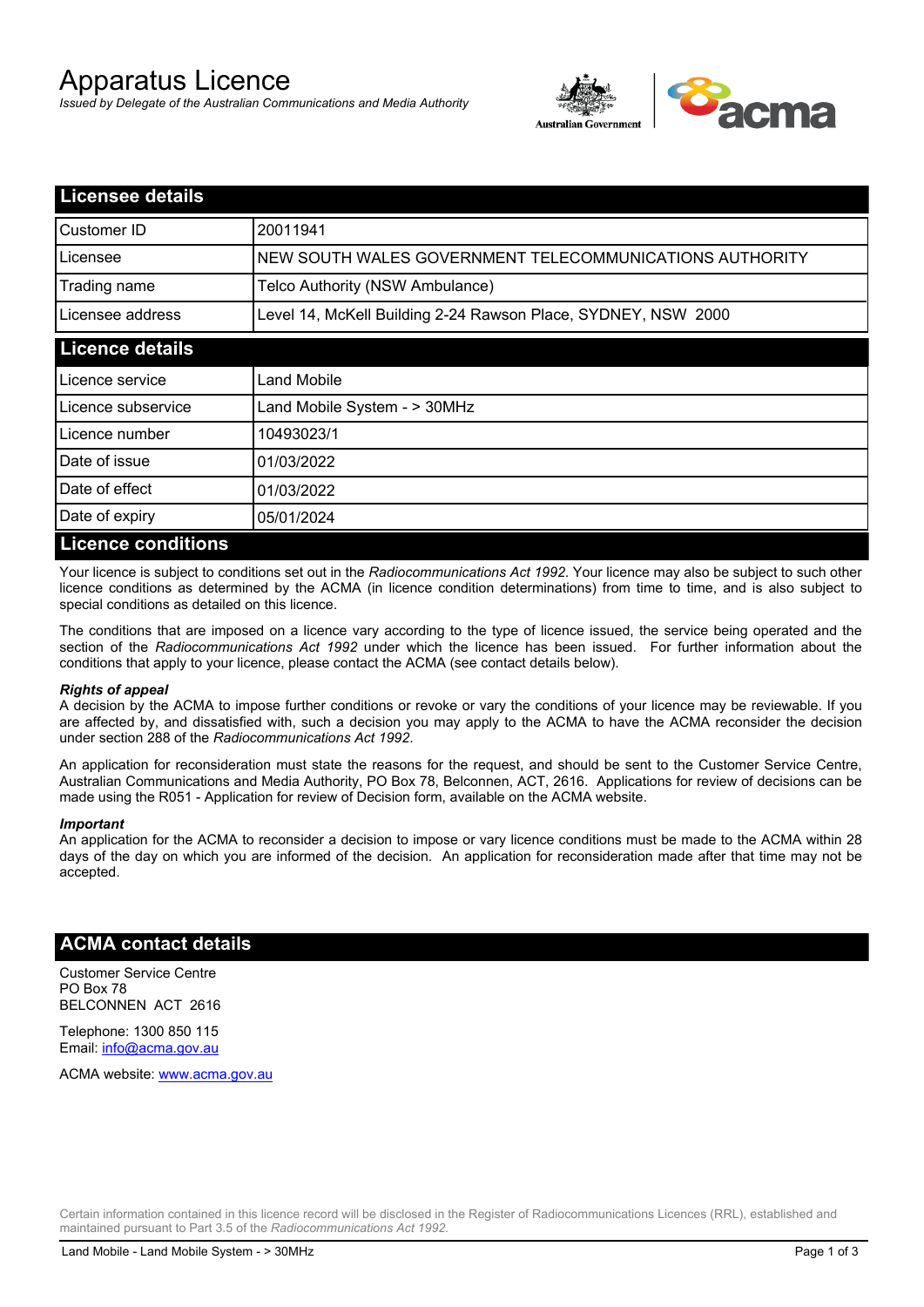# **Advisory Notes applying to licence no.: 10493023/1**

Conditions applicable to the operation of Land Mobile System station(s) authorised under this licence can be found in the Radiocommunications Licence Conditions (Apparatus Licence) Determination and the Radiocommunications Licence Conditions (Land Mobile Licence) Determination. Copies of these determinations are available from the ACMA and from the ACMA home page (www.acma.gov.au).